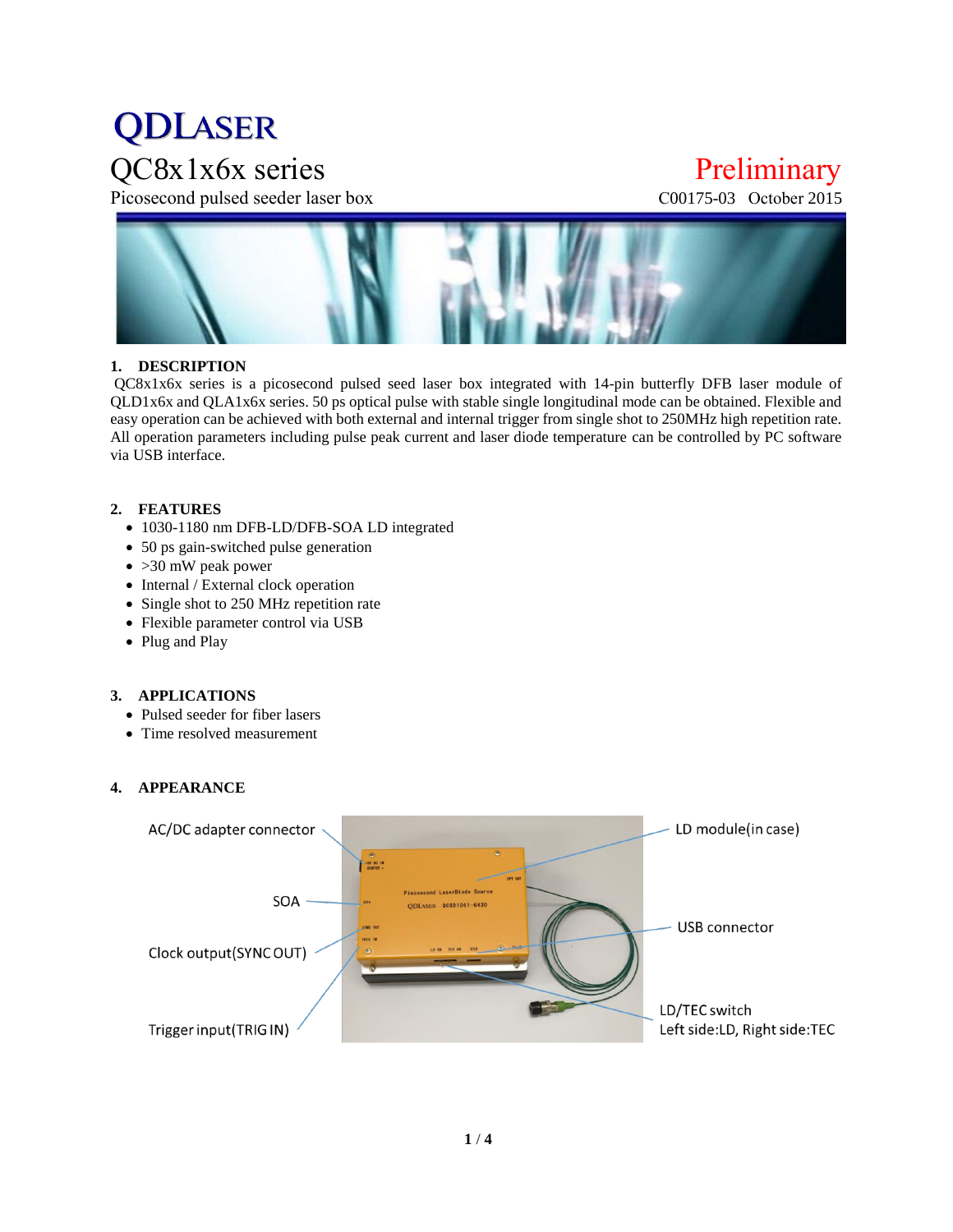## **QDLASER**

QC8x1x6x series C00175-03

#### **5. ACCESSORIES**

- AC/DC adapter
- USB cable
- SMA-SMB conversion cable
- Document CD-ROM(manual, applicaton software)

#### **6. ABSOLUTE MAXIMUM RATINGS**

|                           |                  | $(T_c = 25^{\circ}C$ , unless otherwise specified) |             |
|---------------------------|------------------|----------------------------------------------------|-------------|
| <b>PARAMETER</b>          | <b>SYMBOL</b>    | <b>RATING</b>                                      | <b>UNIT</b> |
| Input Voltage             | $V_{in}$         |                                                    |             |
| Operation Temperature *1) |                  | $0$ to $40$                                        | $\circ$     |
| Storage Temperature *1)   | $\mathbf{I}$ stg | $-10$ to 50                                        | $\circ$     |

\*1)no condensation

#### **7. OPTICAL AND ELECTRICAL CHARACTERISTICS**

 $(T_c = 25\degree C$ , unless otherwise specified)

| Optical specifications            |            |                   |            |             |                            |
|-----------------------------------|------------|-------------------|------------|-------------|----------------------------|
| <b>PARAMETER</b>                  | <b>MIN</b> | <b>TYP</b>        | <b>MAX</b> | <b>UNIT</b> | <b>REMARK</b>              |
| Optical pulse width               |            | 50                |            | ps          | Adjustable to 9 ns         |
| Peak output power                 | 30         | 50                |            | mW          |                            |
| Jitter <sub>RMS</sub>             |            | 10                |            | ps          |                            |
| Pulse to pulse stability          |            | <b>TBD</b>        |            | $\%$        |                            |
| Peak wavelength *2)               |            | $\lambda_{\rm p}$ |            | nm          | Dependent on integrated LD |
| Wavelength tuning range           |            | 2                 |            | nm          |                            |
| Pulsed side-mode supression ratio |            | 30                |            | dB          |                            |
| Pulsed spectral line width        |            | 0.1               |            | nm          | Under 50 ps pulse width    |

\*2) Peak wavelength is dependent on integrated LD module, and available wavelength is from 1024 to 1180 nm.

#### Electrical specifications

| <b>PARAMETER</b>                        | <b>MIN</b> | <b>TYP</b> | <b>MAX</b> | <b>UNIT</b>     | <b>REMARK</b>                     |
|-----------------------------------------|------------|------------|------------|-----------------|-----------------------------------|
| Electrical pulse width tuning range     | 300        |            | 9000       | ps              |                                   |
| Repetition rate tuning range *3)        | 0.012      |            | 250        | MH <sub>z</sub> | With internal clock mode          |
| Pulse peak current $(I_p)$ tuning range | $\Omega$   |            | 200        | mA              | Not exceed 200 mA for $I_p + I_b$ |
| Bias current $(I_b)$ tuning range       | $\Omega$   |            | 200        | mA              | Not exceed 200 mA for $I_p + I_b$ |
| SOA bias current tuning range           | $\Omega$   |            | 300        | mA              | For SOA integrated version        |
| LD chip temperature tuning range        | 15         | 25         | 60         | $\rm ^{\circ}C$ |                                   |
| TEC current                             |            |            | 1.3        | A               |                                   |
| Input power (Voltage)                   | ٠          | $+5$       |            | V               |                                   |
| Input power (Current)                   |            |            | 3          | A               |                                   |

\*3) Single shot to 250 MHz tuning is possible with external clock mode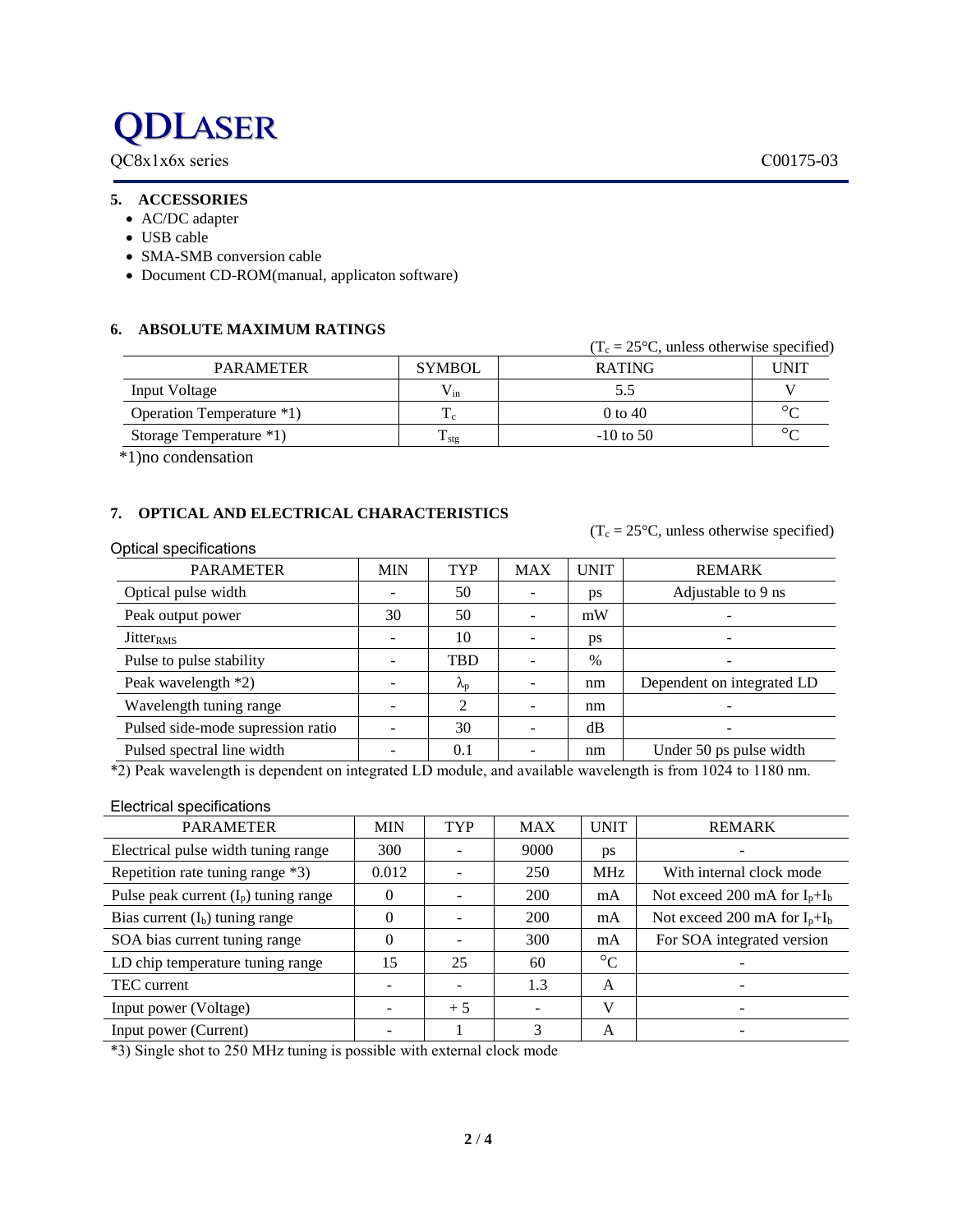## **QDLASER**

QC8x1x6x series C00175-03

| <b>MIN</b> | <b>TYP</b> | <b>MAX</b> | <b>UNIT</b> | <b>REMARK</b>                  |
|------------|------------|------------|-------------|--------------------------------|
|            |            | 250        | <b>MHz</b>  | Single shot available          |
| $0 - 1$    |            | $-5 - +5$  | V           |                                |
|            |            | 10         | ns          | $\overline{\phantom{0}}$       |
|            | 50         |            | $\%$        |                                |
|            | $0 - 1$    |            | V           | 50 $\Omega$ (0~2 V@Open)       |
|            | 15         |            | ns          | Including optical fiber of 1 m |
|            |            |            |             |                                |

#### Dimensions

| <b>PARAMETER</b>           | Value                                             | UNIT |
|----------------------------|---------------------------------------------------|------|
| Printed circuit board size | $100 \times 80$                                   | mm   |
| Total unit size            | $120 \times 98 \times 44.6$ (Maximum parts hight) | mm   |
| Weight                     | 0.55                                              | kg   |

### **8. EXTERNAL DIMENSION**